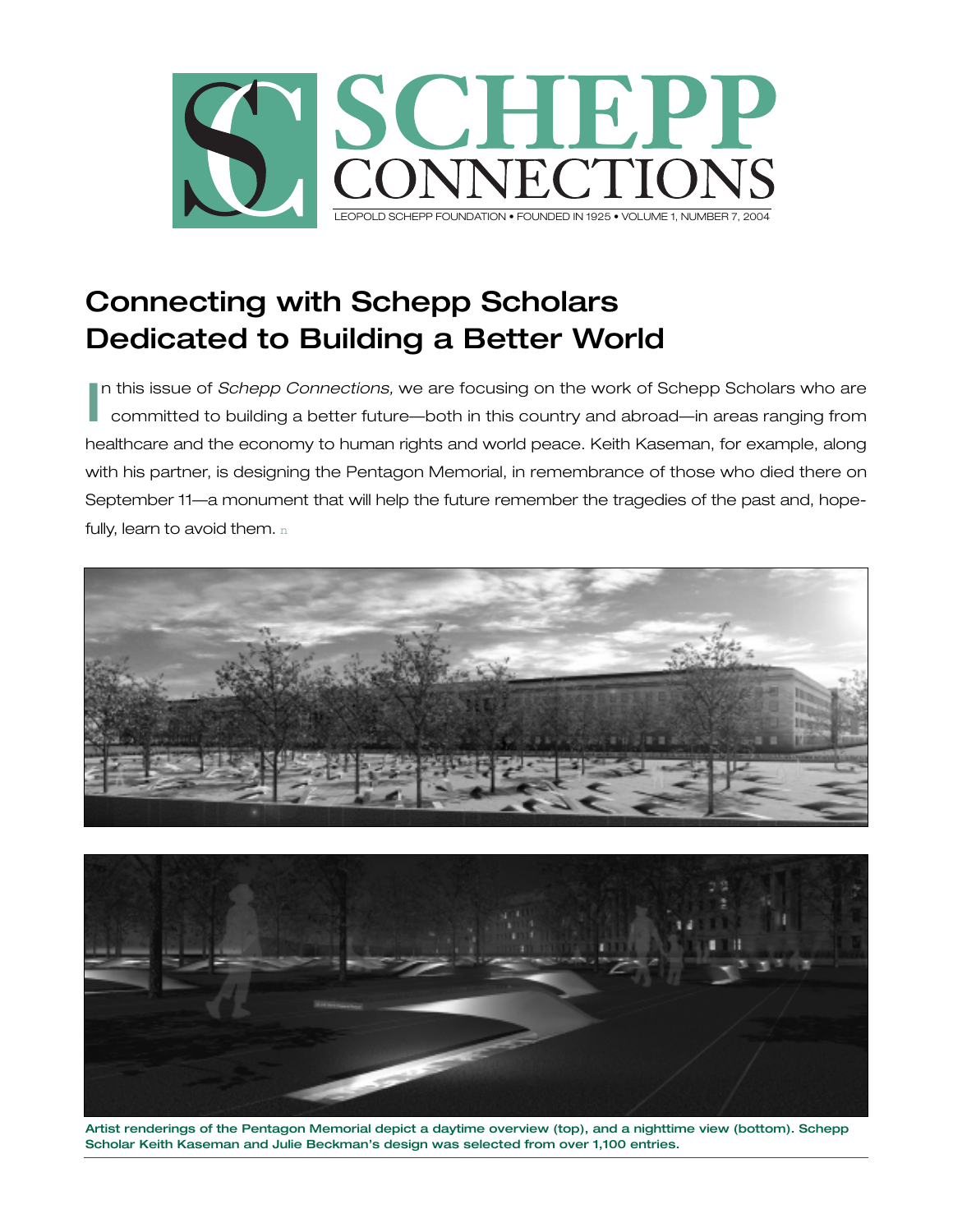## **Building the Pentagon Memorial**

SCHEPP SCHOLAR KEITH KASEMAN AND HIS PARTNER, JULIE BECKMAN, WIN DESIGN COMPETITION FOR PENTAGON 9/11 MEMORIAL BY TRUSTEE BANNING REPPLIER

**O**n February 27, 2003, Keith Kaseman and Julie Beckman learned that from a total of 1,126 entries submitted to the Pentagon Memorial Competition, theirs had won.

"We were incredibly shocked," Keith wrote to Edythe Bobrow, "and filled with a sense of overwhelming honor. We originally entered the competition very quietly, working at night after our day jobs and not telling anyone what we were up to. We just felt a natural obligation to contribute something positive to the conversation and decided to send in an idea. The range and depth of emotions that we experienced in New York during that first year after September 11 drove our hearts into the project and to be honest, we were content with the simple fact that we made the deadline for submission. We thought that would be the end of the trail for us with respect to the Pentagon Memorial."

But the competition jury, comprised of two former Secretaries of Defense, two family members who had lost loved ones that day, and



**Barbara McLendon, Julie Beckman, Keith Kaseman, and Edythe Bobrow**

seven distinguished design professionals, thought otherwise. After being among the six finalists to make it to Phase Two of the competition, they eventually emerged as the winners.

"Not only had we won the competition," Keith wrote, "we learned that we would have to speak at a press conference from inside the Pentagon a few days later. Let me just say that both Julie and I thought we knew what it meant to be nervous—but realized we had no idea what 'nervous' was."

Standing in the Pentagon Press Room, Keith and Julie explained their idea for the Memorial to the world. Since that day, their lives have not been the same—thanks to intense media coverage, hundreds of

emails and phone calls, commuting between New York and Washington, D.C., then quitting their jobs to launch their own office and moving to D.C. fulltime.

Keith and Julie are extensively involved with the project on every level, working to ensure that the Memorial is built with the highest possible quality. On May 19, 2004, they came to New York and presented their work to a meeting of the Foundation trustees as an expression of his "deep gratitude for all the help and encouragement I've received."

*Keith Kaseman was born in Big Spring, Texas and grew up in Minot, North Dakota. After earning his BS from Arizona State University in 1995, he worked in California then moved to the Czech Republic as project designer and architect for the first reprogrammed industrial loft in Prague. In 1998, he entered Columbia University's Graduate School of Architecture and was granted Schepp scholarships for the following two years while he completed his degree*. n

| 1925-2004                                         |             |            |
|---------------------------------------------------|-------------|------------|
| <b>Student Category</b>                           | # of Awards | \$ Awarded |
| Endeavors (1925-1932)<br><b>High School Youth</b> | 3.922       | \$784,400  |
| College/university                                | 17,557      | 20.643.250 |
| Research/post doctoral                            | 151         | 1,636,815  |

May 19, 2004 **21,630 \$ 23,064,465** 

**Leopold Schepp Foundation Awards summary**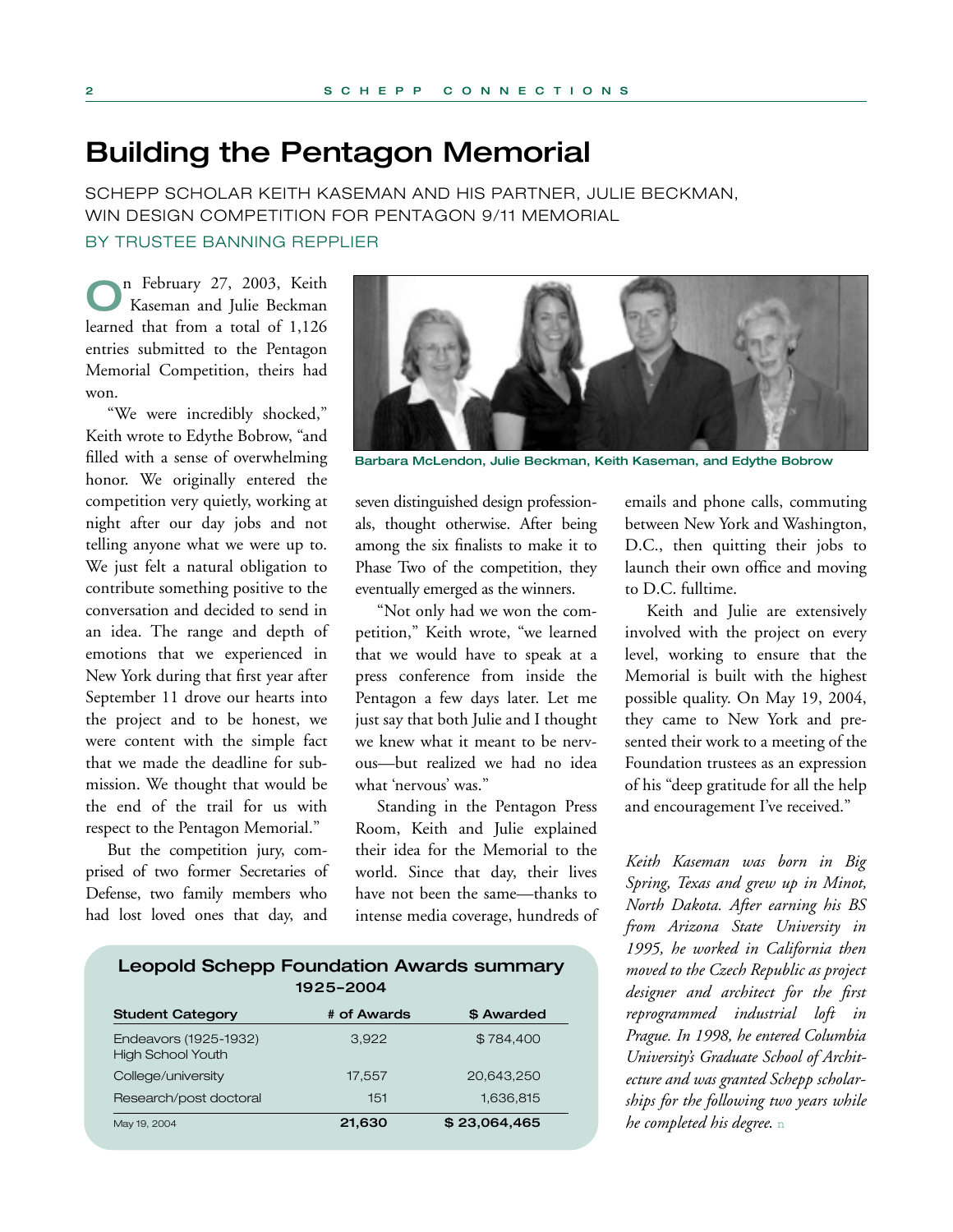# **Building Stronger Bodies and Hope for the Future**

BY SCHEPP SCHOLAR RAY ROMAN

**E**ver since I was a freshman, at the University of California-Irvine, I have known that by having the necessary tools to build stronger, more efficient bodies while maintaining proper function and body mechanics, I could help people reach their full, functional potential. Through this I would be able to contribute to "Building a Better World." My first goal was to become a Certified Athletic Trainer and a Physical Therapist. I recently received my certification as an athletic trainer and I will be graduating from Chapman University in 2006 with my Doctorate degree in Physical Therapy. Combining both of these medical fields will allow me to to treat a variety of patients from children to young adults, college athletes to Olympic athletes and, geriatric patients. I have recently decided to start a Foundation, called "Netz-4-Life." The main mission of this Foundation is to give back to our youngsters their dreams and aspirations. I want to go around to poverty-stricken neighborhoods where kids do not have the same opportunities as others and give them a sense of hope. I want to go to their local parks and basketball courts and hang up basketball nets for these kids to show them that people do care about them and that they should be rewarded for "putting the ball in the hoop," which symbolically represents making the right choices in life or learning from our mistakes. The

main goal of this Foundation is to give kids hope and a sense of love and affection and the realization that they, too, can succeed and contribute.

I have realized over the years that the best gift in the world is having the ability to help others. When we leave this wonderful world, the only thing we leave behind is a "dash." This "dash" represents our entire life, with the date we were born in front of it and the date we passed away after it. Therefore, the only thing we truly leave behind is our memories and how we have affected others and changed the world for the better. There is some hatred in this world which is sadly overrepresented in the media as opposed to the loving and caring which tends to get overlooked. A smile can go a long way and so can a frown. I have been raised to never look down upon anyone and always remember that tomorrow is another chance to make a change in my life as well as in someone else's life. Whether it is buying a kid you do not know an ice cream because he does not have enough money or helping an elderly lady with her bags, these are the little things that people remember the most. The ability to express the love one has for life in his/her work is such a beautiful thing. I am adamant about becoming a physical therapist because I feel I will be able to not only affect people's func-

tional health but also affect their outlook on life. I feel that I have been blessed throughout my life, especially with people who truly care about me. My family has been there for me every step of the way, helping me to reach for my dreams. I also need to thank the Leopold Schepp Foundation from the bottom of my heart because they too have helped me both physically, mentally, and financially through the tough trials in my life in and out of school. They have believed in me when sometimes I did not believe in myself. I am truly thankful and appreciative to the Foundation for helping me realize my potential and for the fact that I, too, can contribute to building a better world. n



**Ray Roman**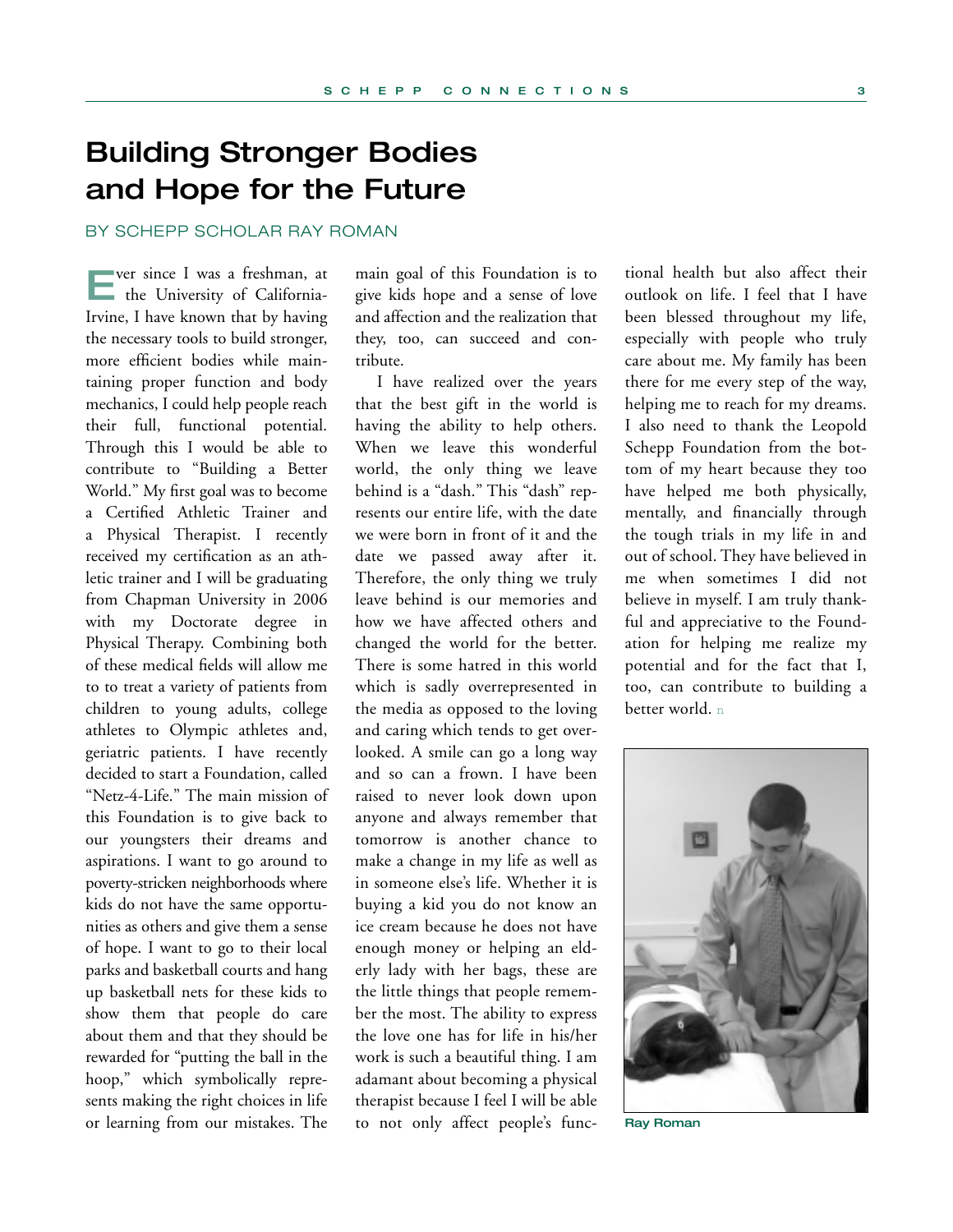# **Retired? Who, me?**

### BY FORMER EXECUTIVE DIRECTOR (AND NEW TRUSTEE) EDYTHE BOBROW

**I**<sup>t's</sup> too soon to comment at any length about my retirement but I **t**'s too soon to comment at any am very content. During the first week of September, I came to grips with the realization that this was not the usual summer vacation and that I was no longer expected in the office. I looked around the living room and my eyes lit on to two elaborate boxes of chocolates—a gift to me from my husband who, over the years, had heard me say how one day I would just loll around the house and eat "bon-bons." And so, I opened the first box and began the selection process. Then the telephone rang and ever since I have been on the move.

I have touched base with long lost relatives and friends who are forgiving about my previous lack of communication. I have pulled books and folders off of shelves and have stacked them on chairs, the floor, the couch, and the counter tops in my home office and have labeled each pile with identification notes such as "Schepp Connections," "Retirement Plans," and " Condominium"—(soon after my neighbors learned that I planned to retire, I handily won election to the presidency of the condominium in which we live—no one else would



**Edythe Bobrow in 1976, shortly after beginning work at the Foundation.**

even consider taking on the role). Stacks also include six books in the *Dummies* series—*Windows 98, Word 2002, America Online,* etc. I have every intention of reading the contents of all the items just mentioned and, upon completion, I will file everything back where it was before.

In October, my husband and I got on the campaign trail and participated in an out of state voter registration drive. I am back on the Meals On Wheels standby delivery route. One day I even phoned Suzanne Guard to inquire if I could have my job back.

But best of all and most thrilling is my new status—*trustee.* The Board of Trustees has honored me by changing the Foundation's bylaws to allow for 22 trustees and subsequently electing me to join them. I am proud and happy and look forward to continuing as an active and official participant in the Leopold Schepp Foundation, staying in touch with alumni, and remaining in the learning mode that sets in whenever the opportunity to meet a new candidate presents itself. It is that pulse of the future that truly resounds.

So much for retirement. n

# **Getting to Know SuzanneClair Guard our New Executive Director**

## BY TRUSTEE BRUNO QUINSON

**"Commander** Scholars are simply **Damazing,"** said SuzanneClair Guard, the new Executive Director of the Schepp Foundation, during an interview in early October in her office. Before coming to Schepp,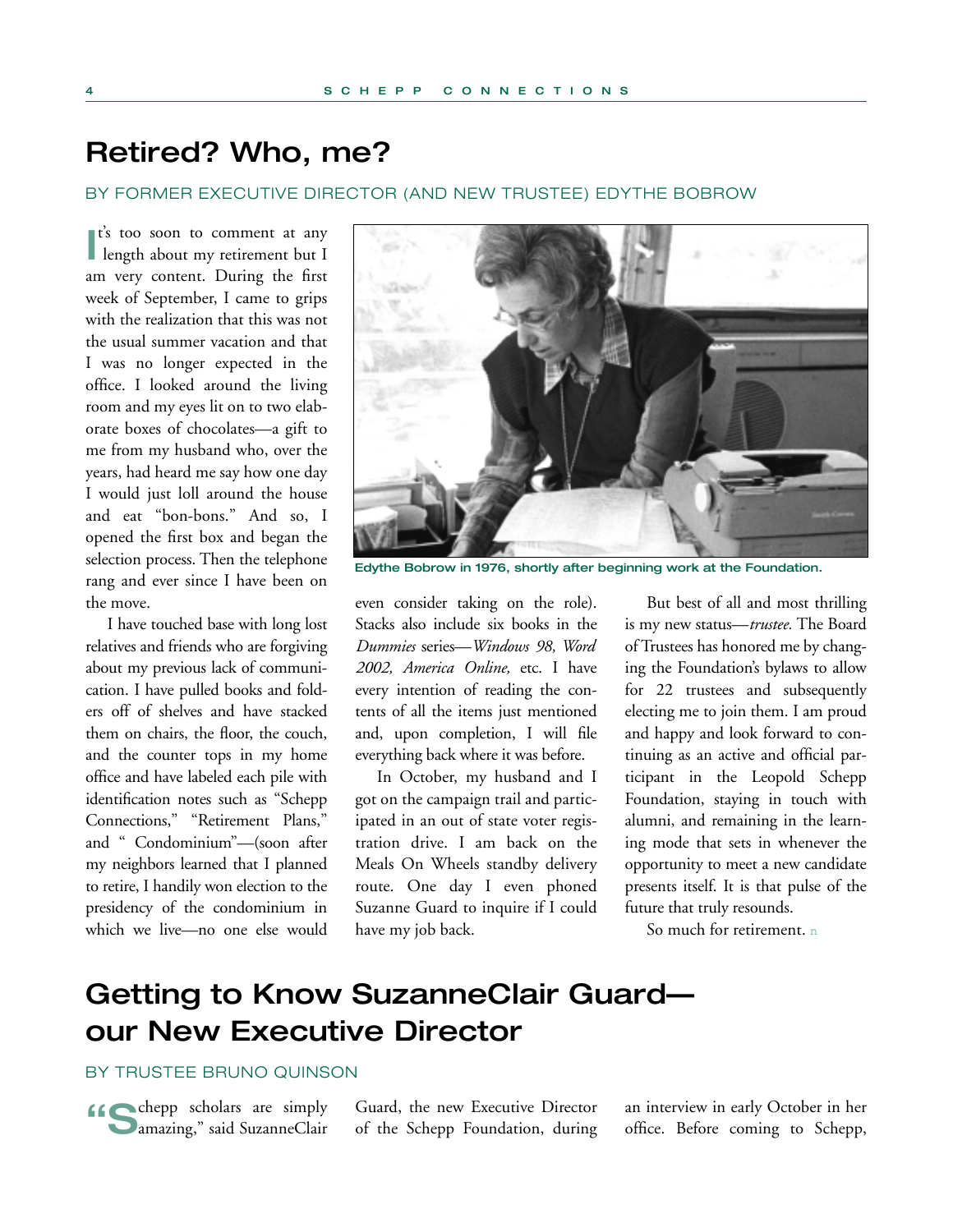Suzanne had been Director of Financial Aid at Barnard College for 30 years.

Edythe Bobrow first contacted Suzanne to discuss a Schepp Scholar who was attending Barnard. This student had a complicated situation that was jeopardizing her eligibility to retain her Schepp scholarship. Edythe was pleased with how the problem was handled and a few years later called Suzanne to make a luncheon date at the Harvard Club. Unbeknownst to Suzanne, Edythe had decided to retire and she thought Suzanne might be a good fit to fill her position at the Foundation. "When we had lunch, we spoke mainly about our families and very little about the Schepp Foundation," Suzanne exclaimed with a smile as she remembered that first meeting. "Edythe and I seem to cherish our families above all else and we enjoyed talking about them."

A few months after that delightful lunch, Edythe called to invite Suzanne to meet Barbara McLendon, President of the Board of Trustees. This encounter dealt only with Schepp and soon after Suzanne was invited again to meet a number of trustees. At the end of that meeting, she was offered the position to head the Schepp Foundation. Everything happened so fast that Suzanne, who had never thought of leaving Barnard, was faced with a major decision. After talking it over with Tuck Stephenson, her husband of 31 years, who is a Wall Street executive, she took the plunge and accepted the position. She was sold by Edythe's insistence that at Schepp there exists a sense of family—the scholars, the trustees, and the staff.

Suzanne and Tuck have no children but they are the godparents of 5 children. Suzanne grew up on a ranch in Arizona and graduated from the University of Arizona. Her 85 year old father, the patriarchal center of the family, still goes on 5 day horseback trips, plays golf and travels throughout the world. Suzanne's father, step-mother, and entire family are extremely active. They have an annual holiday tournament at the family ranch. Each year, the two core teams are the same with added visitors and neighbors, and the competition is intense. The activities are tennis, golf, ping pong, pictionary, bowling, pool, croquet, and gin rummy. There are



**SuzanneClair Guard**

banners, special t-shirts, chants, and scoreboards with the two captains meeting regularly to 'argue' the rules and scoring. It is great fun and the source of much laughter.

In her free time, Suzanne likes to read and loves to travel. She is passionate about Africa and hopes to return there many times. She is now planning a 10-day horseback trip across the Serengeti in May 2005, after the end of the rainy season. It's a propitious time to travel there because food is plentiful during the rainy season and the well-fed animals will not be interested in devouring her horse.

Suzanne is greatly missed at Barnard. After a search of 8 months, they still have not been able to find someone to take her place. Suzanne has been devoting evenings to Barnard to help out until her office is fully staffed again. She misses the proximity of the office to her home as well as her many friends at Barnard. She used to walk to work with her dog, Timba, a Samoyed. He was with her in the office everyday. Suzanne believed that he had a therapeutic affect on students and their parents who were agitated or confrontational. They would usually see Timba, smile and start talking about the dog and forget their anger.

Now Suzanne is getting used to taking the subway every day (without Timba). Her trip takes anywhere from 20 to 45 minutes. One evening she was complaining about commuting to Tuck, who quipped with a loving smile, "Welcome to the real world."

Suzanne plans to spend her first year at the Foundation learning the current policies and procedures. She hopes to streamline the application process through the use of technology. She has already purchased a fax machine, installed high speed internet, and communicates regularly through email. "I do not want to lose the very special and individualized attention that each Scholar has learned to expect through the years. Hopefully, technology will eventually allow more time to work with the scholars. I already feel the warm bond that exists among the trustees and with the scholars and I feel honored to be part of the Foundation's very important mission." n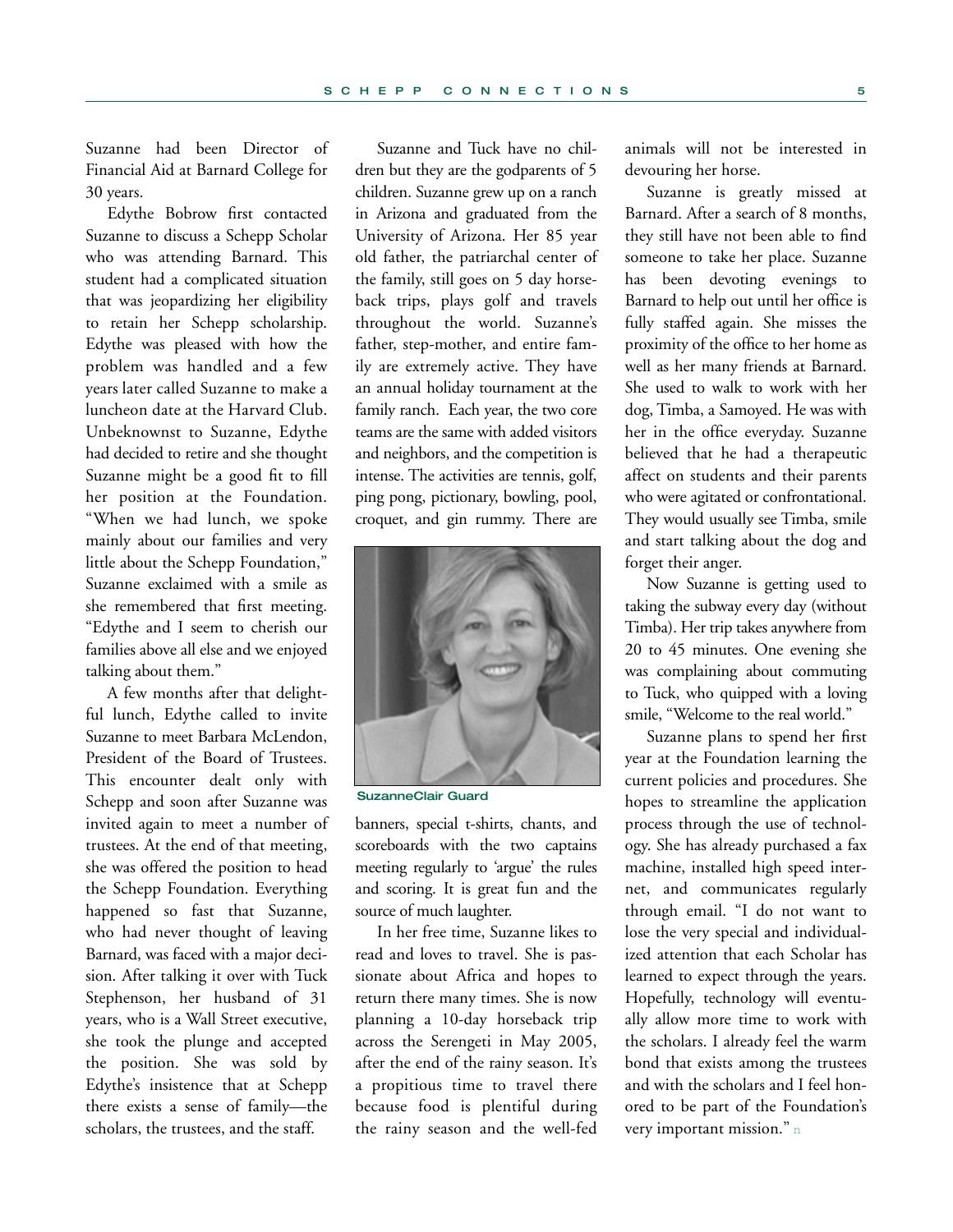## **Building a Better Future for People with Disabilities**

BY SCHEPP SCHOLAR DOUGLAS COOPER

**I** am one month into my first year<br>of law school at Franklin Pierce of law school at Franklin Pierce Law Center in Concord, NH. My plans for the future are progressing, albeit slowly and tediously. Right now I am taking foundation courses in legal writing, tort law, contract law, and civil procedure. One of my objectives for my legal career is to is to advocate for the disadvantaged. This is the first step, if you will.

Despite having Cerebral Palsy, I'm an Eagle Scout, a Special Olympian (dressage riding), and a cum laude graduate of Saint Anselm College. I would not have achieved any of those goals without guidance from my parents, scout leaders, coaches, teachers, and professors. Having received the benefits of many wonderful role models, I want to be a role model myself. My experience as an Eagle Scout has taught me the value of service to the community. I feel that since I have been a beneficiary, I ought to be a benefactor.

That is where I want my study of law to take me. I hope to be a

role model for people with disabilities or with other obstacles to overcome. In my undergraduate years, I participated in several urban ministry trips. Those trips taught me the value of helping others help themselves.

I can help others help themselves and be a role model whether or not I am a lawyer. The knowledge that I gain in law school will equip me to effect positive change in society and to be the best role model that I can be. n

## **Bringing Healthcare to the Underserved**

### BY SCHEPP SCHOLAR LARISSA JENNINGS

**C**urrently, I am beginning my second year in a Master's in Health Science program in the Department of International Health at Johns Hopkins School of Public Health. This semester, I will be working in Bangladesh with a neonatal health project as part of my internship requirement. It is a four-



**Larissa Jennings**

month assignment with *Project to Advance the Health of Newborns and Mothers*, a collaborative project of JHSPH, *Save the Children USA*, Centre for Health and Population Research, and the government of Bangladesh. My assignment includes data collection and analysis for the purposes of policy and planning. It will culminate with a Master's thesis this Spring 2005, prior to graduation in May.

After graduation, I plan to continue in my studies through a doctoral program in population and family health. I am eager to continue with my studies and engage in public health leadership and research in the upcoming years.

Specifically, my interests are in health systems research and evaluation with particular focus on mater-

nal and child health issues in developing countries and underserved communities in the U.S. I am interested in initiatives aiming to improve quality and access to health care for children and women, including infants and newborns. Oftentimes, this requires evaluation and analysis of current programs and policies, as well as conducting research to develop new projects.

Over the next several years, I would like to direct community-based maternal and child health projects and contribute substantially to current research and policy-planning in the field. This includes working with local governments, national or international organizations, and nonprofit groups. Ultimately, my goal is to return to academia as a professor in population and family health. n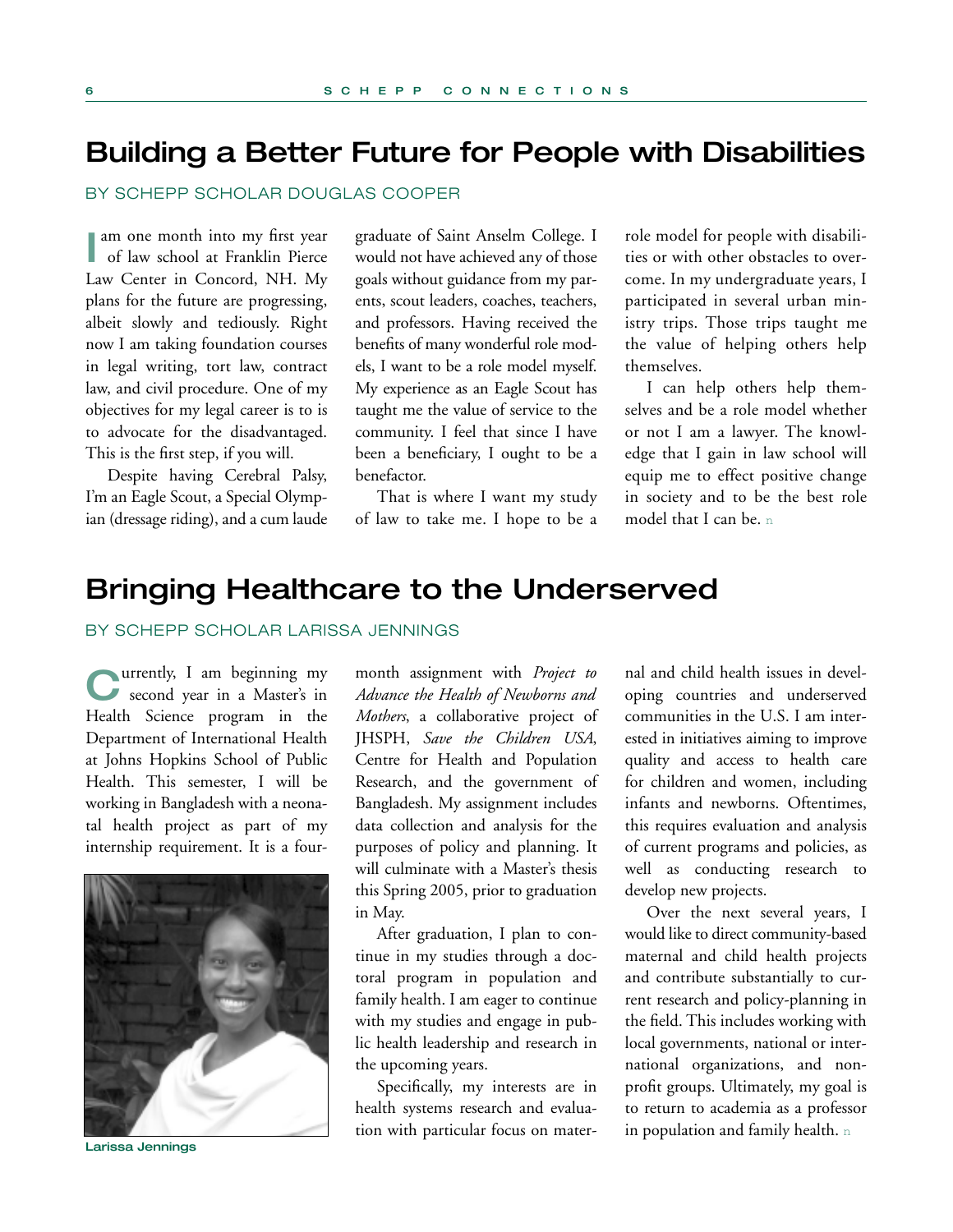# **Getting Down to Business with the Environment**

### BY SCHEPP SCHOLAR SISSEL WAAGE

**I** want to begin by briefly telling<br>you my career trajectory. I started want to begin by briefly telling my career in the early 1990s, focusing on rural economic development and human rights. It was only after work and research in northern Norway, in former whaling communities, that I really began to understand the obvious—that it was the environment that made these areas tick. Environment was the basis of people's livelihoods and context in which human rights struggles were played out.

I became involved in environmental conservation programs in the enclave communities surrounded by Lake Malawi National Park in southern Africa and in former logging communities in the Pacific Northwest. The immense role that companies play in shaping the environment of these communities and the options that they face became increasingly clear. Corporate-owned trawlers in Lake Malawi were affecting fish populations, as was community harvesting of juvenile fish. And corporate-owned timber mills were the core of economic life in the Pacific Northwestern rural communities in which I worked.

Very few people and groups in the early and mid-1990s were focused on working with companies on integrating environmental and human rights issues into strategy and operations through new practices and solutions. Therefore, I shifted my focus to "market-based" initiatives and eventually began to work with large businesses on the integration of environmental and social justice into corporate business models.

There are many challenges that we face in the world today—from climate change through biodiversity loss and egregious human rights abuses. There is also increasing acknowledgement of the issues in academic, nonprofit, and business communities. And there continue to be many sad and difficult things happening in the world. But this is where we are. It is what we are facing. So the question becomes how do we address it?

This is the context in which the organization I currently work for, The Natural Step, emerged—to look



**Sissel Waage**

difficult and sad situations in the face; to acknowledge what is happening; and say this is the reality in which we live today; to still be inspired; and to develop solutions and new pathways forward.

The cases in a book that I recently edited, *Ants, Galileo, and Gandhi: Designing the Future of Business through Nature, Genius, and Compassion* (Greenleaf Publishing, 2003) show that there are solutions emerging and that we can shift away from being reactive. I feel great excitement about the immensely creative opportunities for moving toward the future. n

# **Trustee Anne Coffin fills a need in New York's art world**

## BY SCHEPP SCHOLAR FRANCESCO FIONDELLA

**O***n the Wednesday after the presiden-tial elections, I went to Chelsea to meet with Schepp Trustee Anne Coffin, who is the founder of the International Print Center New York, a nonprofit*

*gallery dedicated to printmaking. The city had settled into an odd repose, given the furious windstorm of politicking during the previous weeks. But all was abuzz at the IPCNY as the center put the final*

*touches on a new exhibition, set to open the following night.* 

"It's New York City Print Week, our busiest time of the year," Coffin tells *(continues on next page)*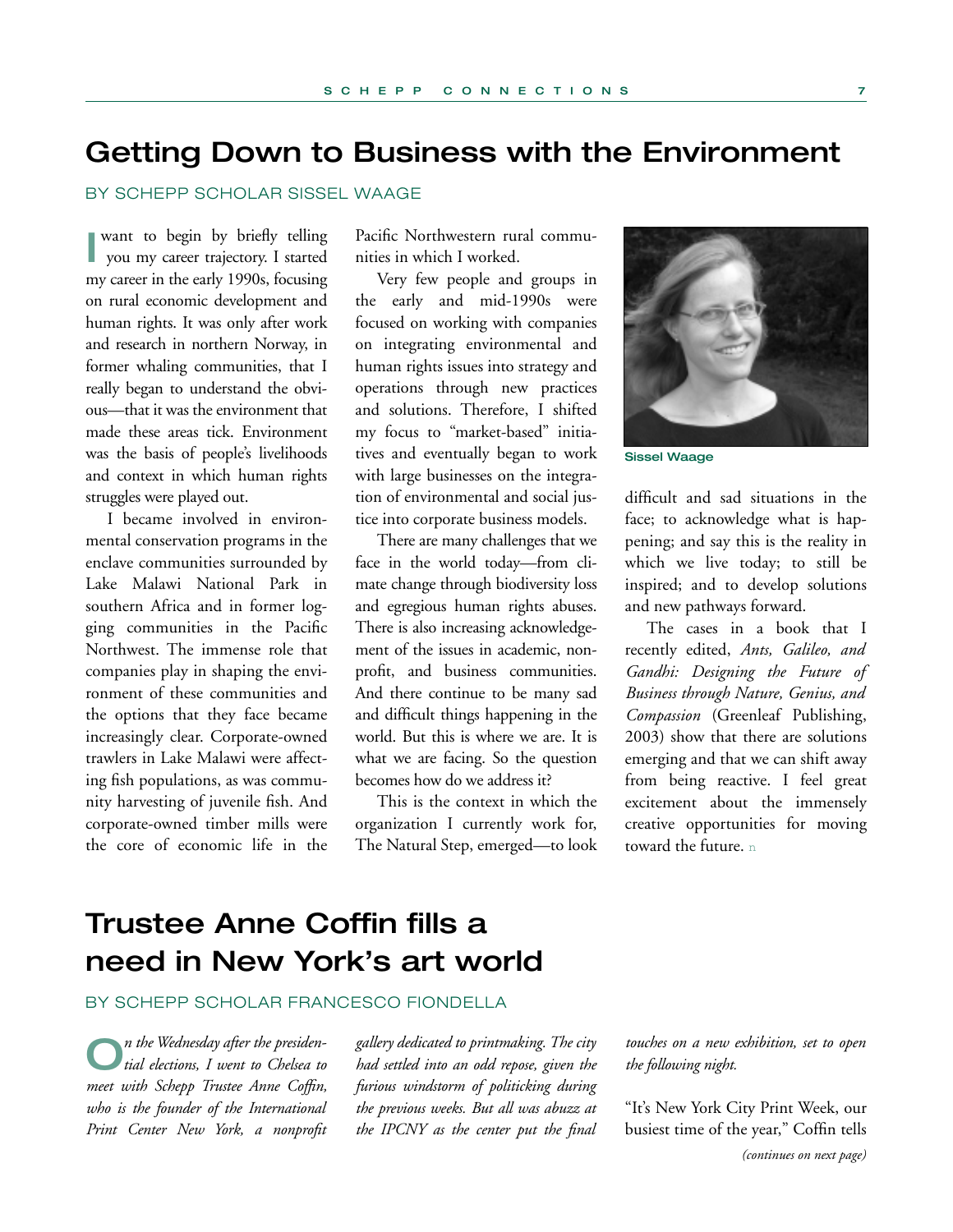me, over the whine of a cordless drill. She is well dressed, gracious and unflappable, in spite of the frenzy around her. We walk around the small gallery space, treading carefully around the scatter of boxes, tools, and plexiglas covers that will encase some of the exhibit's works. "We still need to print the labels to go next to the prints!" she says, laughing at herself. The prints are a parade of colors and styles and sizes, over 40 in all.

"The artists are not printmakers exclusively. Printmaking is just a part of their work," Coffin says, in a more serious tone. "Many artists that we think of as primarily painters—Jasper Johns or Terry Winters, for example—work back and forth from painting to prints or whatever their other mediums are. They may draw, then make a painting, then a print, then a video, and so on," she continues, her hands animating her ideas. "So it's all part of this continuum of developing their visual language. People tend to think of printmaking as isolated from that process, but it isn't. It's integral to their work, part of their artistic life."

It is exactly this part of artistic life that Coffin felt was oddly underrep-



**Anne Coffin**

resented in New York City, even though the city has excellent printmaking facilities, studios, and plenty of homegrown expertise. Because of the high rents in the city, commercial galleries lack the motivation to show prints which don't sell for a lot of money. "The prints tend to end up in the back room, even those by artists that are represented by the gallery."

Coffin saw a disconnect between the lines of supply and demand in the world of prints—between the work being produced and a public wanting to see it. Fortunately, others agreed with her. So in 2000, she started the IPCNY, helped by grants from various foundations and individuals and proceeds from a benefit auction held at Sotheby's. The center's annual operating budget is about \$225,000. It remains the only non-profit organization dedicated solely to prints in New York, and acts as a clearinghouse for printmaking information. Visitors can find out where other print exhibitions are showing in the city, when workshops begin and which libraries have the best resources.

The gallery is in its fifth season and is chugging along strongly. The current juried exhibition, which runs until Dec. 23, is the fourteenth since the IPCNY's inception. It received 1,200 submissions. Most of the prints come from workshops, though many are from individual artists. "They come from all over the country and from abroad to some extent." The IPCNY doesn't charge submission fees.

She estimates that about half of the artists whose prints are showcased are in the earlier stages of careers. "Many young artists see this as a way to break through." She

pauses. "In a way, we give opportunities to artists much like the Schepp Foundation gives opportunities to young scholars. The selection process is completely merit-based. All the prints are chosen on basis of their aesthetic and technical excellence. Nothing to do with how wellknown the artists are, or which workshop they did."

Coffin's relationship with the Schepp Foundation started in the mid-1980s, when she served as the New York representative of Villa I Tatti, the Harvard University Center for Italian Renaissance Studies. Back then, the Schepp Foundation gave post-graduate fellowships, and every year I Tatti would put forth a few candidates. "That's how I met Edythe," says Coffin, referring to Schepp's indefatigable executive director, Edythe Bobrow, who recently retired. Before her job at I Tatti, Coffin worked in journalism for ten years, both in the U.S and in the U.K. Nowadays, it's all prints, all the time. She spends the bulk of her week at the IPCNY, and when the current show folds up, Coffin and her two employees will be busy putting together next season's fifth-year anniversary show, which will be designed to travel to museums around the country. n

#### **Information:**

International Print Center 526 W. 26th Street New York, NY www.IPCNY.org

#### **Gallery hours:**

Tues–Sat 11 AM to 6 PM

*Franceso Fiondella writes for* The Wall Street Journal.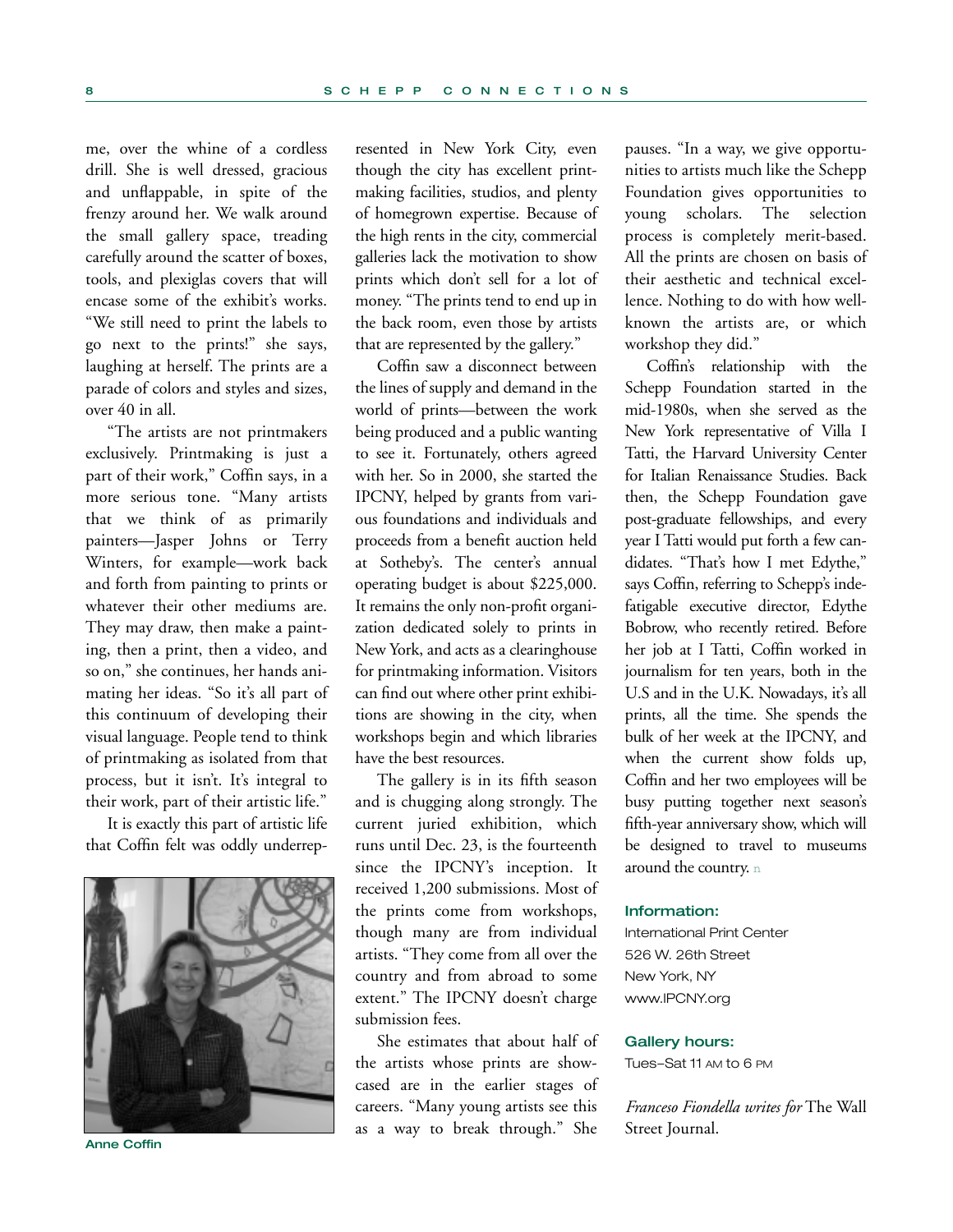# **Remembering Margaret Ogden**

Margaret Ogden was elected trustee on May 20, 1970, and served until her health began to fail in 1999. Her death on December 17, 2003, saddened all of us. We do, however, have the fondest of memories of Miss Ogden and record them here. She was an extremely active and cheerful participant in the deliberations of the scholarship committees and her analysis of the students she met and the cases she read were direct and compassionate.

Margaret Ogden's career as a securities analyst specializing in aviation securities with the firm of Scudder, Stevens & Clark, Investment Counsel, from 1933 to 1968, was recognized by the trustees

and she was a perceptive member of the Finance Committee for the many years she remained active on the board.

Miss Ogden's interests were broad and varied. She was educated at Smith College, where she majored in economics, graduating cum laude in 1928. She sponsored many of the college's alumnae activities, including the annual pecan sale at Christmas time. She personally sold and delivered pounds of these pecans to the homes of her friends and fellow trustees and to the Foundation's office where her efforts were happily appreciated by the staff members. She was a president of the Cosmopolitan Club, treasurer of the Women's City Club, a member

of Saint James Church and the New York Altar Guild, and took great interest in her large family of brothers, sisters, nieces, nephews, and more than 23 grand nieces and nephews. The Foundation takes great pride in recognizing and remembering a remarkable woman.



# **Making the World Safer**

### BY SCHEPP SCHOLAR DARBY PARLIAMENT

**S**ince returning to the U.S. after spending eight months in Syria studying Arabic and researching the post-conflict reconstruction of Lebanon, I have been working at the Center for Strategic and International Studies (CSIS) in Washington, DC, focusing on chemical and biological weapons nonproliferation and security issues. Much of my work deals with the former Soviet Union, whose colossal unconventional weapons programs left a perilous legacy of unsecured weapons stockpiles and highly skilled biowarfare scientists. After the collapse of the

Soviet Union, Moscow halted its biological weapons programs and began converting much of this infrastructure to peaceful, civilian applications. Many of the key bioweaponeers, however, have struggled over the past decade to find engaging and lucrative scientific work for non-military purposes. Consequently, thousands of one-time weapons experts remain vulnerable and attractive targets for others seeking their knowledge and expertise to develop weapons of mass destruction.

I traveled to Russia this October as part of a CSIS-organized "braindrain prevention" workshop. The idea of this training seminar is to provide former biological weapons makers with the business, legal, and marketing skills to develop commercial relationships with Western biopharmaceutical companies. While the thought of working with people who 15 years ago were weaponizing plague, anthrax and small pox is somewhat scary, it's far more disturbing to think about what happens if those scientists resume their old activities, selling out to the highest bidder. The reality is that most of the people working on the old Soviet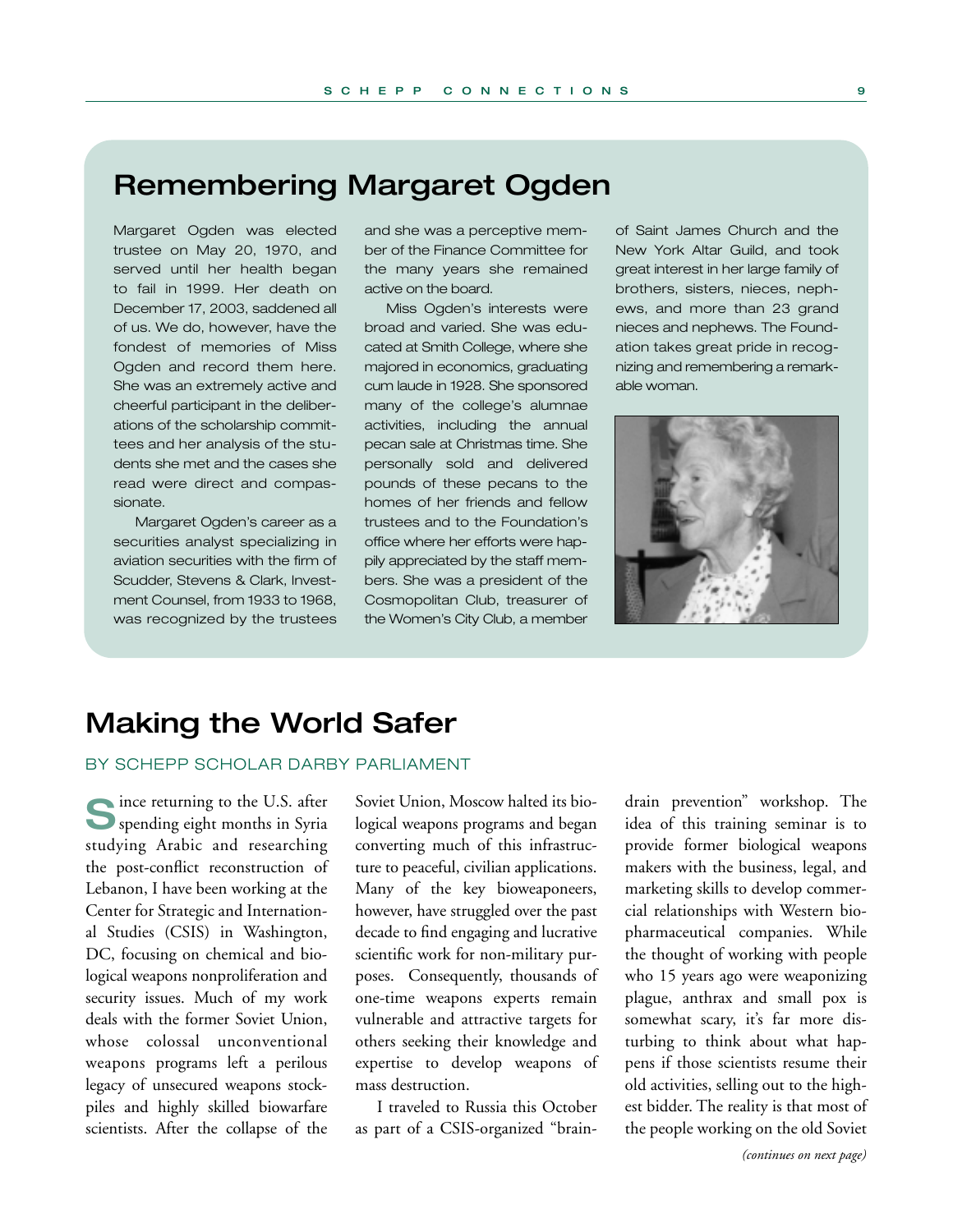programs started off as legitimate scientists. Being among the brightest in their fields, they were coerced into working on secret programs, and were generally not privy to the full extent of those programs.

Over 150 of these ex-bioweaponeers attended the workshop, learning firsthand from a group of U.S. bio-industry insiders how to do business with the West. During this time, I helped facilitate private meetings where the scientists highlighted their most commercially promising research to U.S. industry representatives. We hope to get U.S. companies to understand the untapped potential just sitting around over there.

My current focus on chemical and biological weapons issues is but one aspect of my passion for international security, development and conflict resolution, and further builds on my work and study experiences in Asia, Africa, the Middle East, Central America and Europe. Having spent much of the past eight years abroad, I am enjoying my tenure at CSIS, which is one of Washington's pre-eminent centers dedicated to providing non-partisan policy insights and solutions to a wide range of international issues.

Along with some of the world's leading foreign policy experts, we have a talented core of highly professional junior staff who really enhance the work and educational experience.

Having been accepted into the U.S. Foreign Service as a political officer for the State Department, my next career move could have me posted back overseas. Working as a diplomat would be a vastly different experience from my previous independent travels, but I am honored by the opportunity to represent my country overseas, and the chance to really play an integral role in strengthening our relations with the rest of the world. n

## **Remembering Dr. Benjamin Phillips**

In Ben's file is a handwritten memorandum, dated February 23, 1980, from Ed Hodges, current honorary trustee. Ed wrote: "I would like to nominate Dr. B.J. Phillips as a Board member of Schepp. Ben was the No.1 scientist for Union Carbide before he retired two years ago. He is a gentleman as well as a scholar . . . I can assure you he would be a productive worker."

Ed has been proven more than right.

Ben's prestigious career at Union Carbide began in 1941 and ended in his retirement in 1978. He held a variety of positions including Director of Research, Manager of Chemical Research, and Manager of Corporate Research. In 1972 he was appointed a Senior Research Fellow, the highest position on the Corporation's technical ladder.

Ben was married to Marian LeCuyer Phillips. They had four daughters and seven grandchildren.

Ben Phillips was elected trustee on October 15, 1980 and honorary trustee in May, 2002. His long association here was memorable. He was a regular interviewer, committee member, researcher and writer. We are all proud of the booklet he created on the life of Mr. Schepp and include it in our mailings. Dr. Phillips was instrumental in the creation of the Long Range Planning Committee and was thoughtful in setting forth a number of recommendations regarding scholarship guidelines and award parameters. He was enthusiastic about the development of the "Schepp Connections" and was diligent in his support of that project.

We will remember Ben, too, for the lovely water color he painted of the Fredericka Schepp. It hangs on the wall in the outer office and is a refreshing addition to our eclectic group of paintings.

All of us here enjoyed his great sense of humor and looked forward to the numerous jokes he told and poems he recited and paid heed to his views on current issues. We will miss him very much.

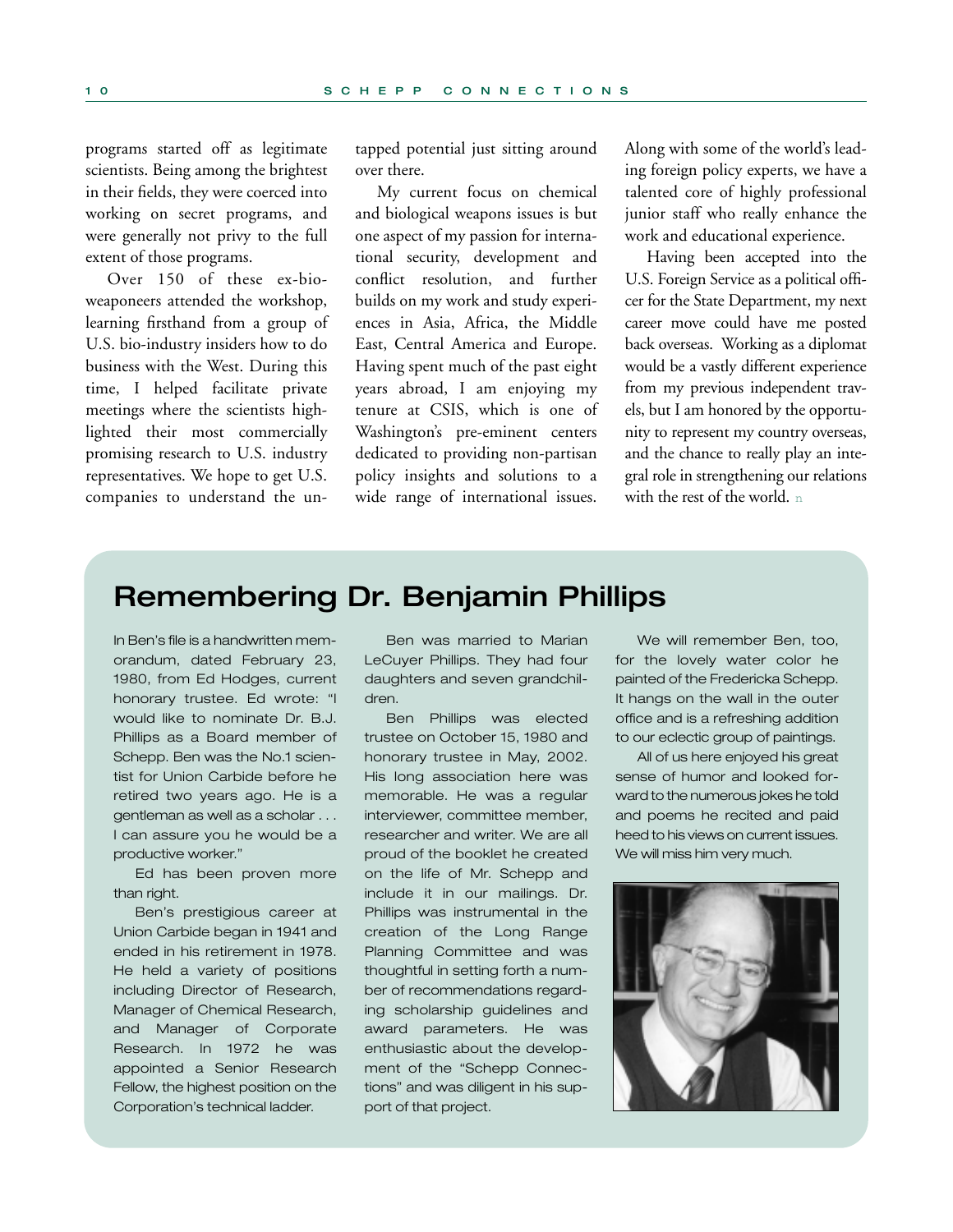## **Building Community Partnerships to Fight HIV**

BY SHEPP SCHOLAR MAUREEN MILLER, PhD

**F**or the past few years, there has been considerable discussion in both the popular and medical press concerning the racial/ethnic health disparities that have been consistently documented in the United States. In response to the growing national outcry, the Centers for Disease Control and Prevention (CDC) launched Racial and Ethnic Approaches to Community Health (REACH 2010) in 1999, and Health and Human Services (HHS) Secretary, Tommy Thompson, created the Council on Health Disparities in 2004 to coordinate and unify actions on disparity issues. Despite these initiatives, no real mechanisms or policy activities aimed at bringing health equity to the American public have been fully instituted. This lack of progress in effecting change is strikingly apparent with the HIV/ AIDS epidemic.

Black Americans are becoming HIV-infected at rates comparable to those seen in parts of the developing world and at rates three to four times higher than members of other racial/ethnic groups in the U.S. Moreover, recent and dramatic increases in HIV incidence rates have been documented for young Black men who have sex with men (MSM) and for Black women. These data suggest that a new wave of HIV infection is in the process of being introduced into communities that have been at the epicenter of the U.S. HIV epidemic since it began over 20 years ago. Currently, the

highest HIV incidence and prevalence in the U.S. are found in urban neighborhoods that have experienced extreme neglect and decay over the last four decades. Bedford Stuyvesant, a low-income, Black, inner-city community in Brooklyn, NY, is a case in point.

I began working in Bedford Stuyvesant in 2000 in response to an article in *The New York Times* which observed that the infant mortality rate in Bed Stuy was twice as high as the national average. *The Times* attributed this statistic to a litany of health issues, including a high prevalence of HIV infection. The more time I spent in Bed Stuy, the clearer it became that health disparities experienced by the residents and the HIV transmission dynamics fueling the epidemic had to be understood and addressed at the community level. Community-based efforts provide numerous direct and indirect benefits in HIV prevention research, including free testing for infectious pathogens, community specific statistics, and the ability to identify the context of HIV transmission, which in turn suggests directions for preventing HIV transmission. However, the multiple challenges to working in the community and establishing a community-based research center quickly became apparent. Two immediate barriers presented themselves: community resistance to the project and the lack of a viable, physical infrastructure in which to house a research center.

Many Bed Stuy residents are well aware of the historical research abuses perpetrated on Black Americans in the U.S. Additionally, neighborhood revitalization efforts were deemed to be in conflict with HIV/AIDS prevention efforts: an 'HIV neighborhood' reputation was to be avoided at all costs. To address these concerns, it was necessary to develop and maintain good relationships with as many community members as possible and to convince people that the research would be conducted to explicitly improve community health. Our research team makes ongoing efforts to reinforce community commitment to the research, through regular attendance at community sponsored events in a variety of forums (e.g., health fairs, community board meetings, public celebrations) and through the active use of public relations tools (e.g., newsletters, websites, open houses). The importance of building partnerships in the community cannot be underestimated. The search to find suitable office space was a long one in this underserved neighborhood. The staff looked at property after property, but ultimately, it was Bed Stuy residents who identified and helped negotiate a lease for the communitybased research center.

In March 2002 *Bed Stuy West Community Studies* opened its doors. The mission of *Bed Stuy West* (www.bedstuywest.org) is to conduct rigorous community-based research